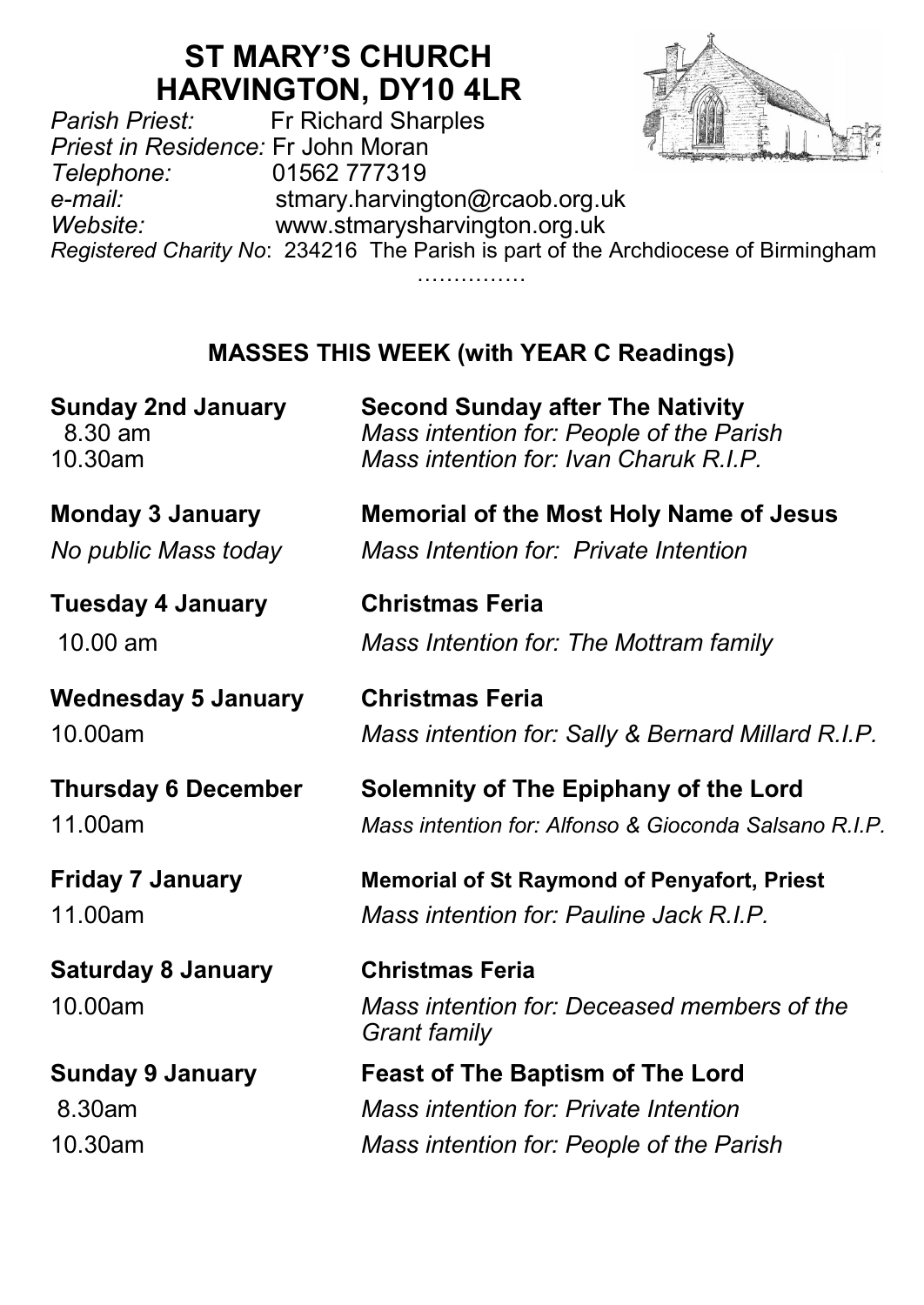#### **Anniversaries in January:**

Rev John Morgan (1718), Thomas Mewburn Crook (1949), Charles Keeffe (1977), Margaret Steele (1978), Ronald Fry (1978), Leofric Howell (1995), Sir Robert Grant Ferris (1997), Juliet Bradley (2001), Eve Mary Smith (2001), Anne Mulroy (2004), Elizabeth Bashford (2005), Bernadette Pinfield (2007), William Eardley 2009, Thaddeus Keane 2010, Pam Taft (2011), Denis Thomas Kimberlin (2014), Ellie Tansey (2019), Ray Fogg (2019), Noel Clark (2019)

…………………………………………………………………….

**In your prayers please remember parishioners and friends who are sick:**  Deirdre Brookes, Kathleen Clark, Liz and Lionel Cornish, Bob Grant, Jane and Peter Handley, Kay Hildebrandt, Ann Parry, Clare Saich

………………………………………………………..……………………..



… for all your offerings and donations. They are always gratefully received. **Contributions to the Parish: 13-27 December**

| Additional donations to the Wyre Forest Food Bank: £135.00 |  |
|------------------------------------------------------------|--|
|                                                            |  |
|                                                            |  |



**OFFERTORY DONATIONS** are no longer collected in the pews. If you wish to make a donation on **SUNDAYS** please place your offering in the 'bin' on the porch table. On **OTHER DAYS OF THE WEEK** offerings may be placed **in the basket on the sanctuary step in front of the altar.** During the Christmas Season, offerings placed in the basket by the crib will be sent to Father Hudson's Care charity.



#### **CHRISTMAS OFFERINGS to Fr John.**

Fr John wishes to express his sincere thanks to everyone for the Christmas cards, gifts and offerings you have given to him. Your generosity is very much appreciated.

……………………………...



#### **WELCOME TO ST MARY'S!**

We ask everyone attending our premises to take note of the following:

- When inside Church the congregation MUST now wear face coverings (unless you are under 11 years or medically exempt).
- If members of the congregation would like to ensure social distancing they may use a 'Please Leave Space' sign (available in the porch) and place it on the seat beside them in their pew.
- Please spread out and don't kneel if someone is sitting on the pew in front.
- Should you wish to be informed if someone who has attended your Mass has tested positive then please use the QR code displayed on the table or fill in a slip with your name, contact details and date / time and post it in the wooden box located on a porch table, and we will contact you as soon as we have been made aware.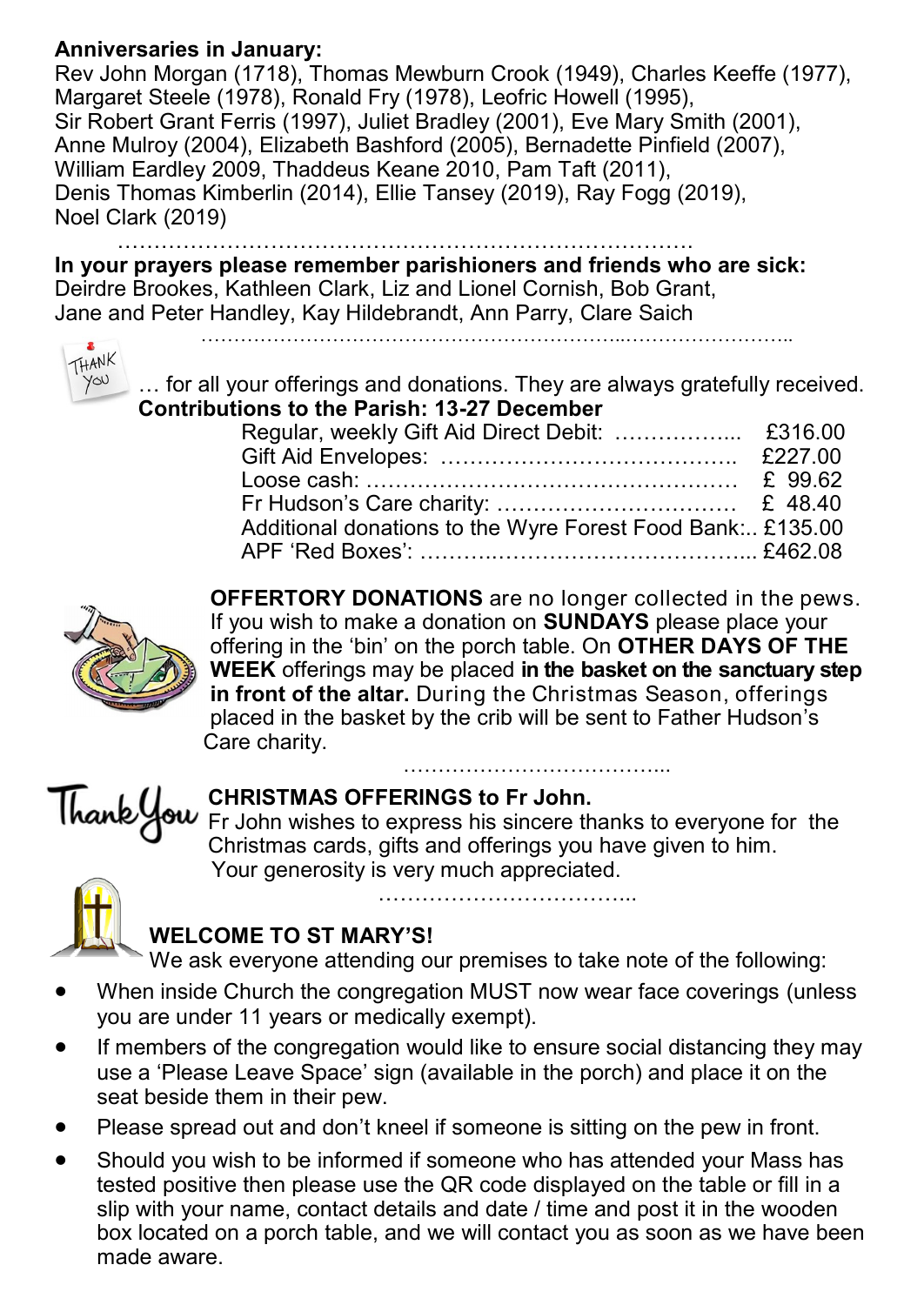

*'We stand before you, Holy Spirit, as we gather together in your name.'*

## **WALKING TOGETHER**

Are you a member of the parish of St Mary's Harvington or St Wulstan & St Thomas of Canterbury Stourport or Holy Family Bewdley? If you are, then your clergy, your bishop, your church and your pope need you!

You are warmly invited to attend a very special parish meeting on the subject of **The 'Synodal Pathway'**

#### **at Harvington Hall on Wednesday 12th January 2022 7.00pm – 8.30pm**

### **Why the meeting?**

Pope Francis wants to hear from the whole Church about what is happening in local parishes in every diocese of the world.

## **What sort of meeting will it be?**

The meeting will provide a brief overview of what Pope Francis means by the 'Synodal Pathway', followed by an opportunity for us all to listen and dialogue together in the beautiful historic surroundings of Harvington Hall.

## **What is the point of the meeting?**

This is a first opportunity for us to get together and share our feelings and thoughts about the way in which we are church today. This meeting is the start of a process of consultation which will result in a parish report to be sent to Archbishop Bernard, who will take the findings to the Bishops' Conference and from there to Pope Francis himself.

## **Who should come along to this meeting?**

The meeting is for every parishioner in every one of our parishes. All of us have personal experiences and opinions about the life of our church today. Let us come together in an atmosphere of mutual honesty, trust and respect, to share our heartfelt doubts and fears, as well as our most cherished hopes and dreams for the future of our church.

*'Teach us the way we must go and how we are to pursue it.*